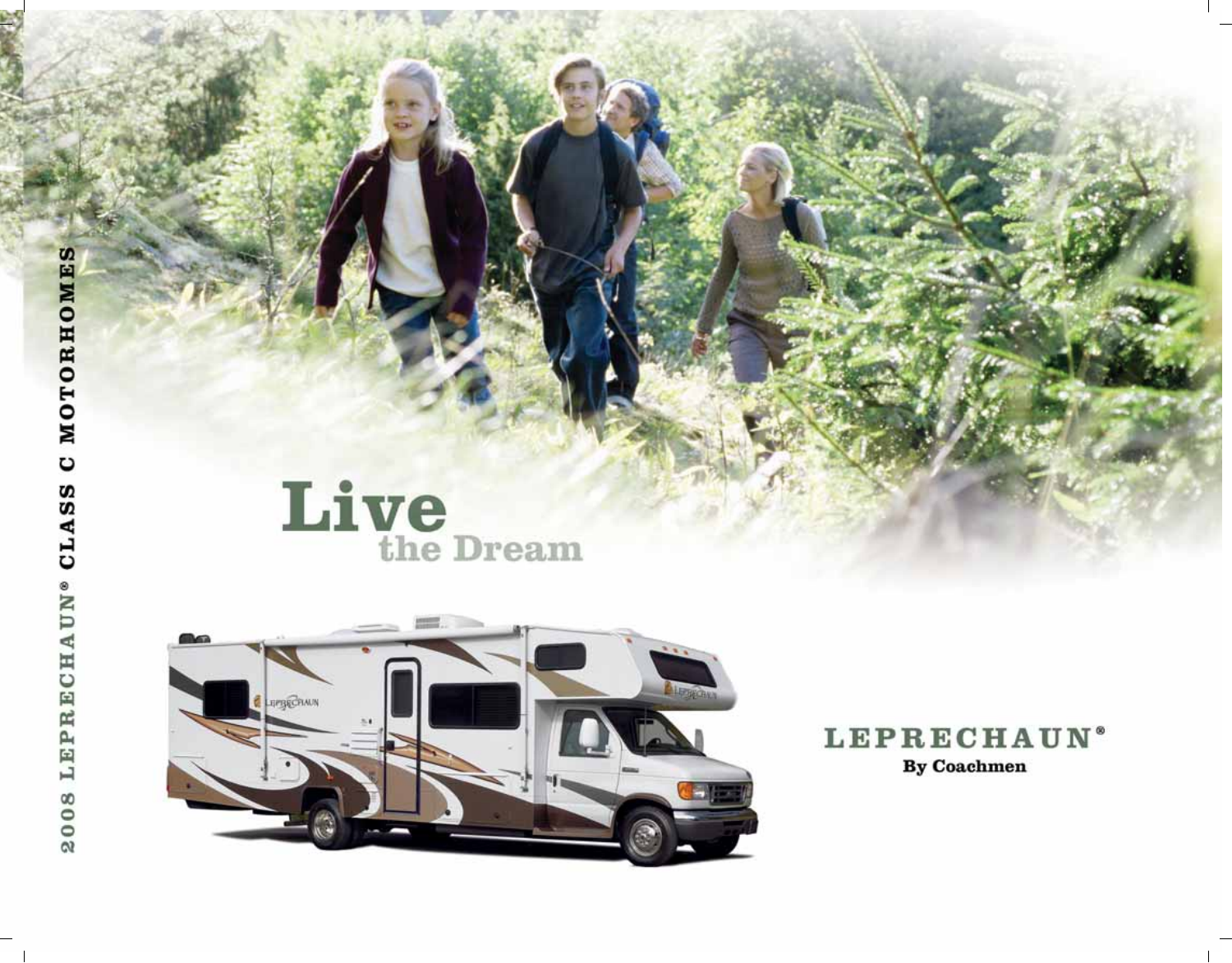Settle in for a comfortable ride in the spacious Leprechaun. A ceiling skylight and oversized windows bring natural light indoors. You'll be surrounded with beautiful designer fabrics and plush carpet throughout. For your entertainment, a 20" LCD television and DVD player are standard equipment. (318 DS with Calypso Khaki decor and Lakeside Maple cabinetry)



**CALL**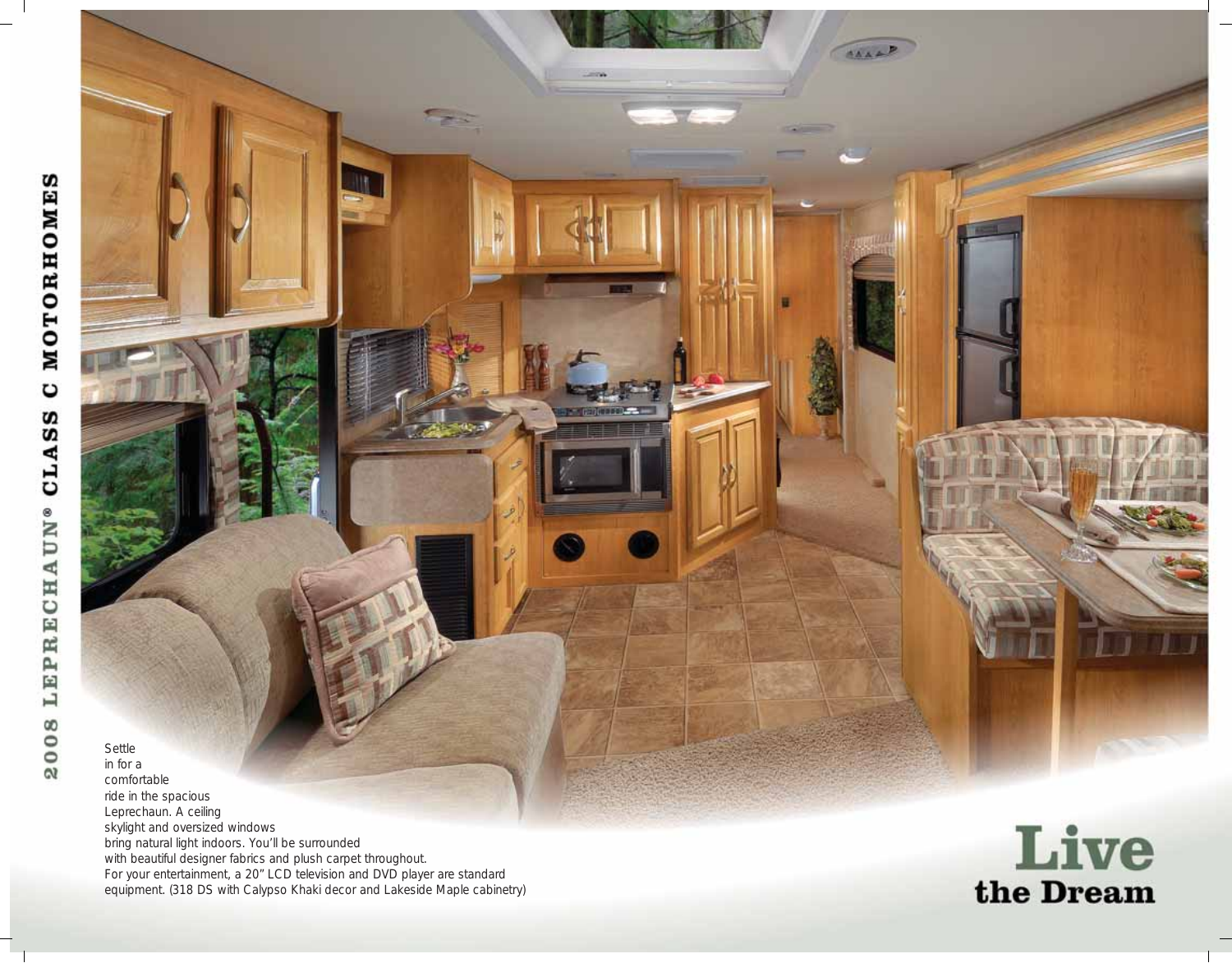# LEPRECHAUN<sup>®</sup> **By Coachmen**

There's no time like now to get out there and live the dream. Leprechaun makes the experience a memorable reality with style and all the comforts of home built right in.

Automotive styling surrounds you in the cockpit of a Leprechaun, from the durable plastic molded headliner and multiple drink holders, to the ergonomic dash and luxurious two-tone captains chairs. Travel in comfort with power windows and locks, cruise control, power steering, dual side airbags and upgraded dash stereo system.





This multifunctional dash CD stereo features a built-in weatherband and is Sirius satellite radio ready. With the touch of a button the integrated backup monitor automatically flips out for a safer rear view.





The optional overhead entertainment center enhances the comforts of home with a 26" LCD television, DVD player, and Bose® Wave radio. There is even a pull-out bunk that provides plenty of room for a full size adult to relax. (Calypso Khaki decor and Lakeside Maple cabinetry shown)

**Lakeside Maple**



## **DECOR SELECTIONS**

**Fabric Key: A. Main B. Accent C. Bedspread**







**Newport Mocha Saffron Geo Calypso Khaki Brazilian Cherry**

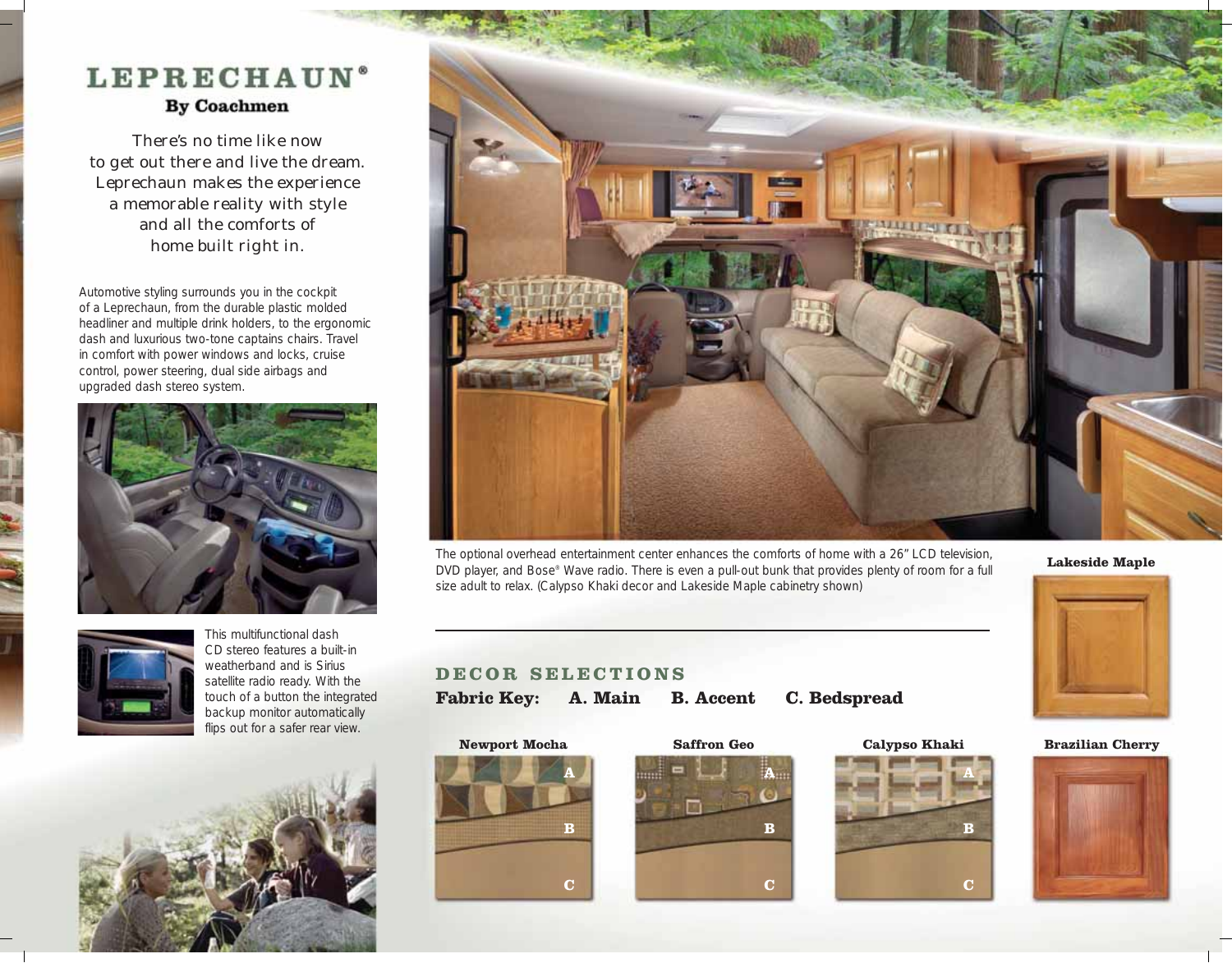**MORAWSON CAR** 

The spacious and inviting interior of the Leprechaun is loaded with many upscale amenities such as raised panel cabinet doors, plush short shag carpet, a designer lighting package, stainless steel style appliances, and attractive window treatments. (317 KS with Newport Mocha decor and Brazilian Cherry cabinetry) alambano.

 $11111$ 

**STERE** 

HHH

Leprechaun makes life easy with design details like full extension drawer guides for total access to storage space.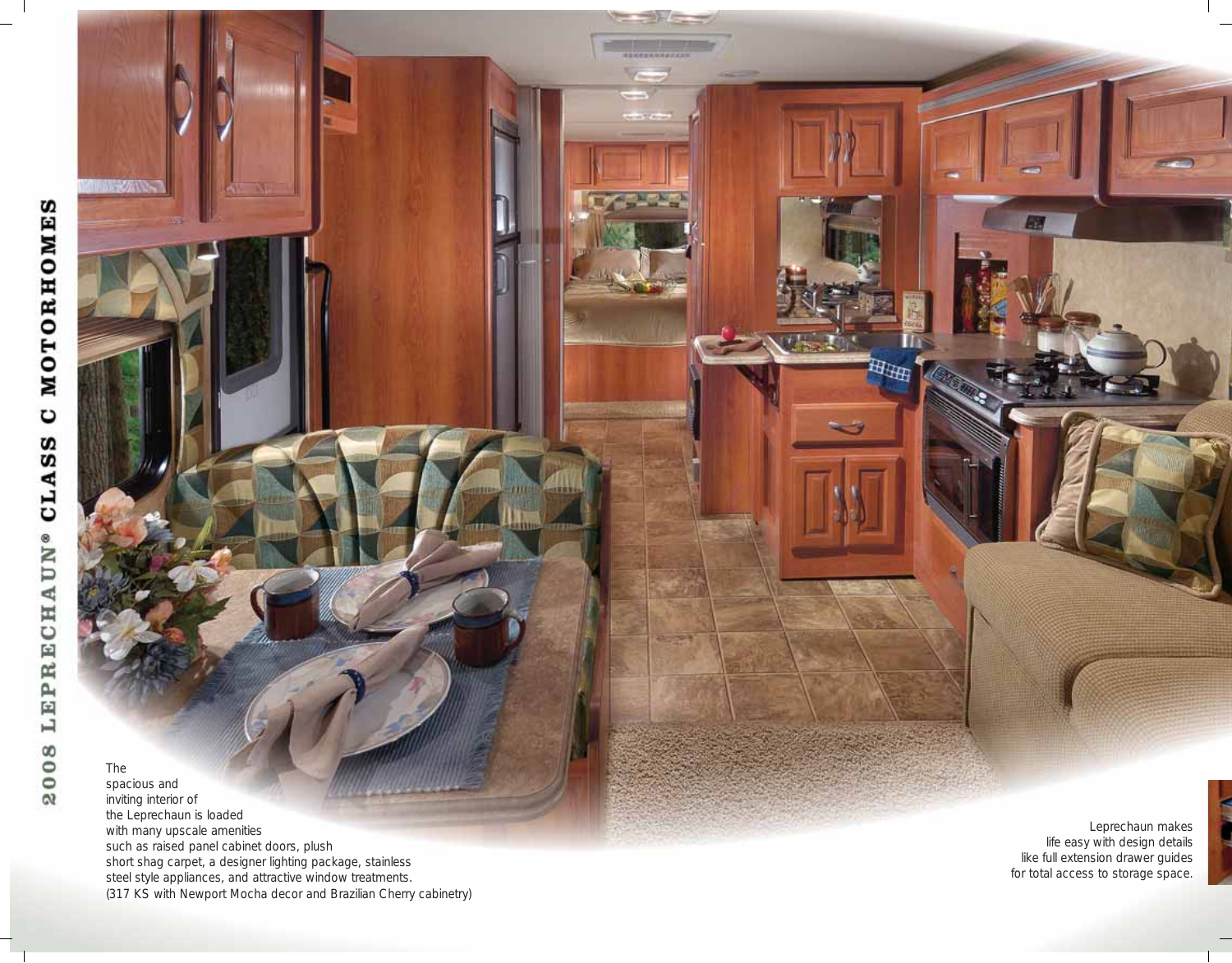

### **LEPRECHAUN® By Coachmen**



The Leprechaun bedroom suite is a great place to relax at the end of a busy day. You will feel right at home with the residential size queen bed, plenty of wardrobe storage, and the designer appointments featured throughout.



rear ground clearance

The coach command center provides a single location for commonly used gauges and switches.



Cedar lined wardrobe closets keep your clothes smelling fresh.

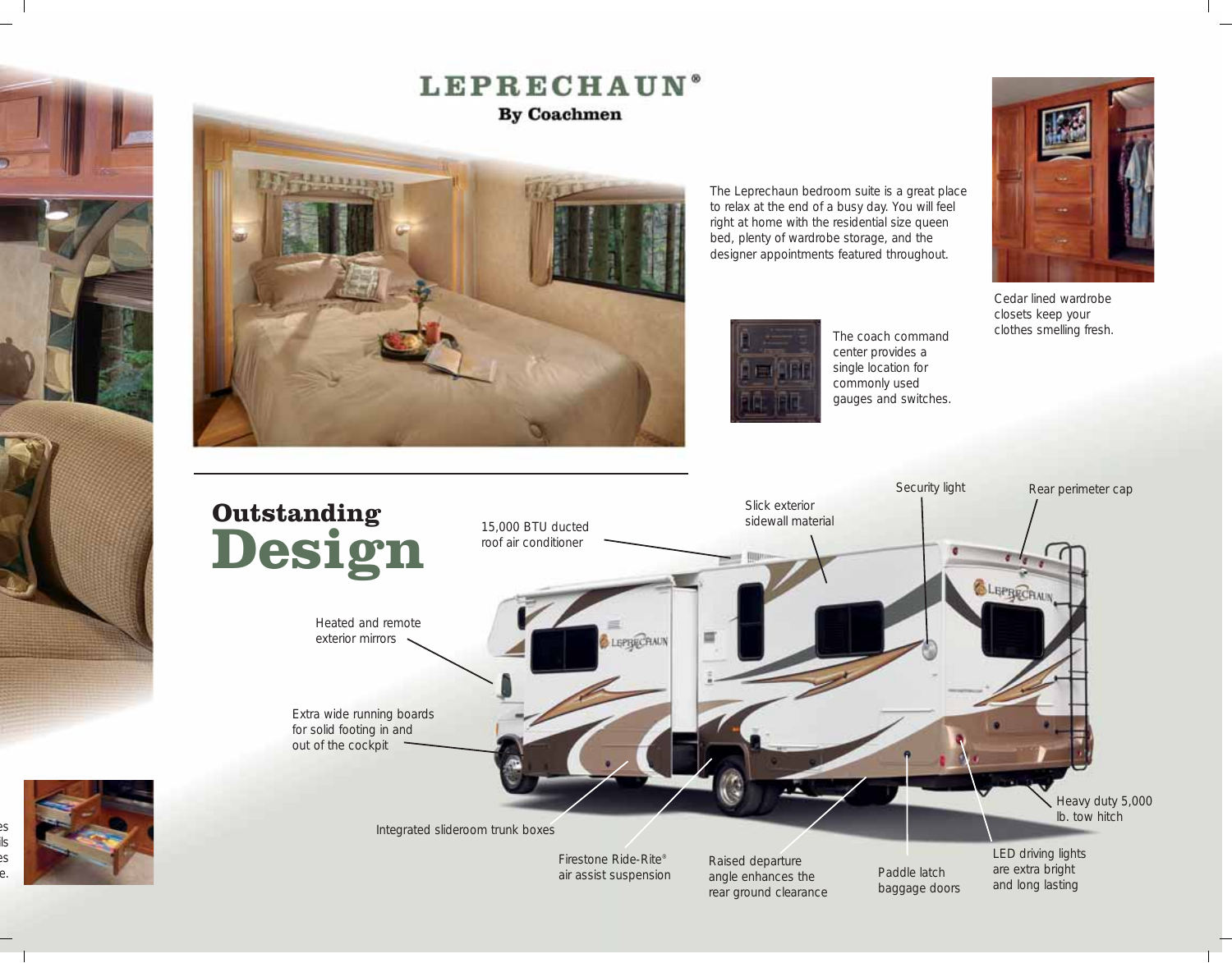







Bring your favorite music outdoors with the exterior entertainment center and remote control.



Leprechaun leads the way when it comes to plenty of exterior storage for family size gear. With up to 143 cubic feet of storage space on the 317 KS, you have plenty of room for everybody's extra cargo.

| S=Standard<br>O=Optional                         |                                  |  |  |  |
|--------------------------------------------------|----------------------------------|--|--|--|
| <b>LIVING APPOINTMENTS</b>                       |                                  |  |  |  |
| <b>Hardwood Cabinet Doors</b>                    |                                  |  |  |  |
| <b>Hidden Cabinet Door Hinges</b>                |                                  |  |  |  |
| <b>Techwood Drawer Sides</b>                     |                                  |  |  |  |
| <b>Full Extension Ball Bearing Drawer Guides</b> |                                  |  |  |  |
| Designer Seamless Countertops                    | $\overline{s}$                   |  |  |  |
| Linoleum Flooring (Kitchen and Bath)             |                                  |  |  |  |
| Carpet (Living and Bedroom)                      | $\overline{s}$                   |  |  |  |
| Vinyl Soft Touch Ceiling Liner                   | S                                |  |  |  |
| Pleated Window Shades Throughout                 | S                                |  |  |  |
| Comfort Lounge Sofa                              | S                                |  |  |  |
| Dual Recliners with Console (319 DL)             | $\overline{0}$                   |  |  |  |
| <b>Booth Dinette</b>                             |                                  |  |  |  |
| Skylight in Living Area                          | S<br>$\overline{s}$              |  |  |  |
| Laundry Hamper (n/a 319 DL)                      |                                  |  |  |  |
| <b>Cedar Lined Wardrobe Storage</b>              | $\overline{s}$<br>$\overline{s}$ |  |  |  |
| <b>Kitchen Sink Covers</b>                       |                                  |  |  |  |
| Pull Out Kitchen Faucet                          | S                                |  |  |  |
| <b>SLEEPING APPOINTMENTS</b>                     |                                  |  |  |  |
| Residential Queen Bed - 60"x80"                  | S                                |  |  |  |
| Hide-A-Bed Sofa w/ Air Mattress (319 DL)         | S                                |  |  |  |
| Cabover Queen Bed                                | S                                |  |  |  |
| Designer Bedspread and Pillow Shams              | $\overline{s}$                   |  |  |  |
| Privacy Drape-Cockpit Area                       | S                                |  |  |  |
| Privacy Drape - Cabover Bed                      | $\overline{s}$                   |  |  |  |
| <b>APPLIANCES &amp; ACCESSORIES</b>              |                                  |  |  |  |
| 32" LCD TV w/ DVD Player - Bedroom               |                                  |  |  |  |
| (319 DL only)                                    | S                                |  |  |  |
| Side Mounted 20" LCD TV                          | $\overline{\mathsf{s}}$          |  |  |  |

| Side Swinging 26" LCD TV                    |                                           |  |  |
|---------------------------------------------|-------------------------------------------|--|--|
| (In place of 20" LCD TV)                    |                                           |  |  |
| Cabover Entertainment Center: 26" LCD TV.   |                                           |  |  |
| DVD Player and Bose <sup>®</sup> Wave Radio |                                           |  |  |
| <b>DVD Player</b>                           |                                           |  |  |
| Bose Wave Radio - Bedroom (319 DL Only)     |                                           |  |  |
| <b>Exterior Entertainment Center</b>        | S                                         |  |  |
| <b>TV Antenna</b>                           | S<br>$\overline{s}$                       |  |  |
| Pre-Wired for Satellite Dish                |                                           |  |  |
| <b>Convection Microwave Oven</b>            |                                           |  |  |
| Sealed 3-Burner Range                       |                                           |  |  |
| Double Door Refrigerator                    | S.                                        |  |  |
| <b>HEATING &amp; AIR CONDITIONING</b>       |                                           |  |  |
| 30,000 BTU E.I. Furnace                     | S                                         |  |  |
| 15,000 BTU Ducted Roof Air Conditioner      |                                           |  |  |
| Even Cool" Insulated A/C Ducting            | S                                         |  |  |
| Fantastic Three-Speed Roof Vent             | $\overline{\mathsf{s}}$<br>$\overline{s}$ |  |  |
| <b>Wall Mounted Thermostat</b>              |                                           |  |  |
| Power Bath Vent                             | S                                         |  |  |
| <b>ELECTRICAL &amp; LIGHTING</b>            |                                           |  |  |
| 30 Amp Power Cord                           | S                                         |  |  |
| 55 Amp Electronic Converter                 | $\overline{s}$                            |  |  |
| <b>Auxiliary Coach Battery</b>              | S                                         |  |  |
| Second Coach Battery                        | $\overline{s}$                            |  |  |
| <b>Coach Battery Disconnect</b>             | S                                         |  |  |
| <b>GFI Circuit</b>                          | $\overline{\mathsf{S}}$                   |  |  |
| Outside 120-Volt Receptacle                 | S                                         |  |  |
| Cable TV Jacks                              | $\overline{s}$                            |  |  |
| Patio Light                                 | S                                         |  |  |
| 4000 Series Generac Gas Generator           | S                                         |  |  |
| <b>Exterior Storage Compartment Lights</b>  | S                                         |  |  |
| Directional Reading Lights in Sofa Overhead | $\overline{\mathsf{S}}$                   |  |  |







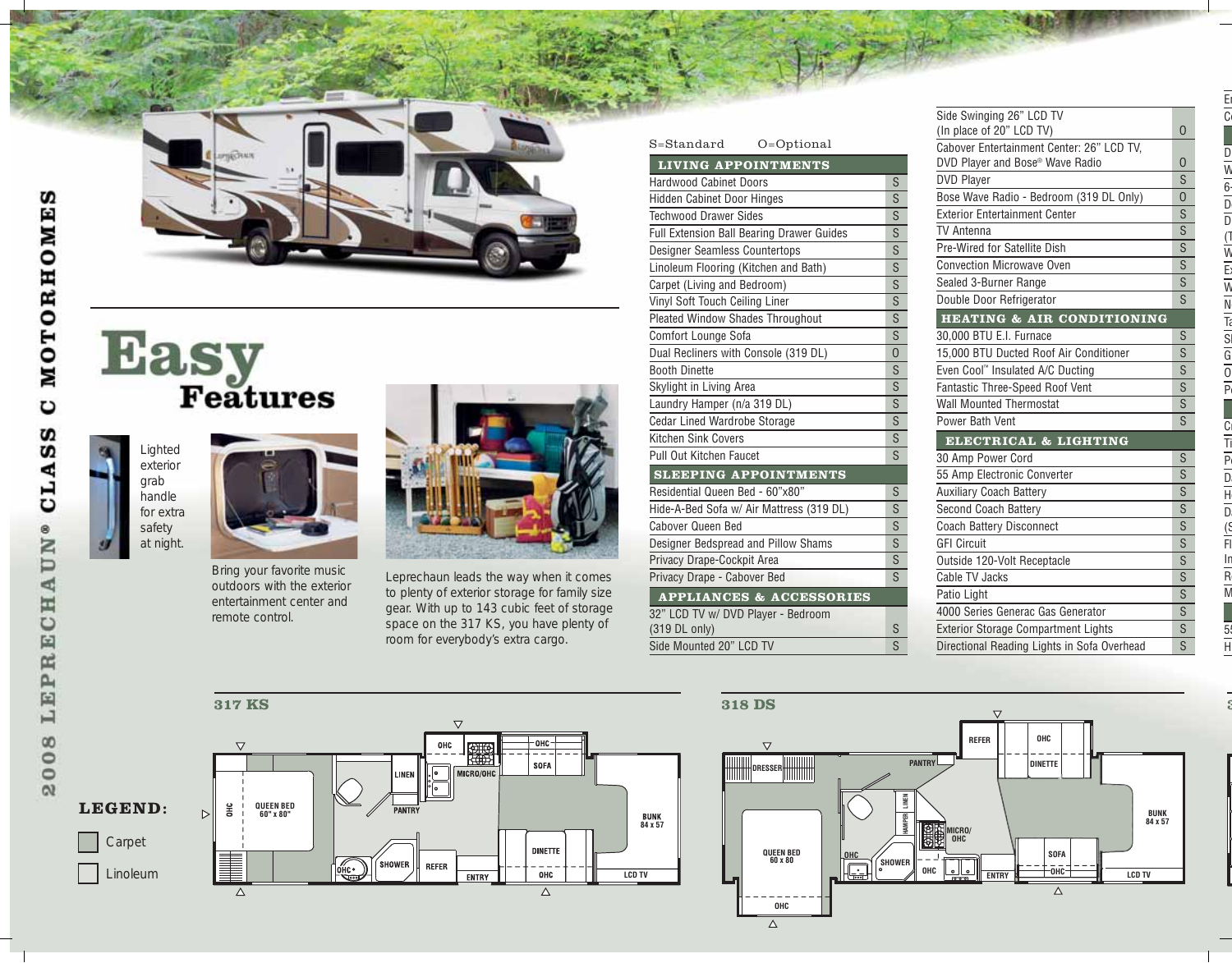| Entrance Stepwell Convenience Light        |    |  |  |  |
|--------------------------------------------|----|--|--|--|
| <b>Coach Command Center</b>                |    |  |  |  |
| PLUMBING & LP SYSTEMS                      |    |  |  |  |
| Duratube™ Copper LP Lines                  |    |  |  |  |
| Water Heater By-Pass Valve                 |    |  |  |  |
| 6-Gallon Gas/Electric E.I. Water Heater    |    |  |  |  |
| Demand Water Pump                          | S  |  |  |  |
| <b>Dual Pump Switches</b>                  |    |  |  |  |
| (Termination and Toilet Area)              | S  |  |  |  |
| <b>Whole House Water Filtration System</b> | S  |  |  |  |
| <b>Exterior Wash Station</b>               | S  |  |  |  |
| Water Works <sup>™</sup> Utility Panel     | S  |  |  |  |
| No-Mess <sup>™</sup> Termination System    | S  |  |  |  |
| <b>Tank Flusher System</b>                 | S  |  |  |  |
| Skylight Over Shower                       | S  |  |  |  |
| <b>Glass Shower Enclosure</b>              | S  |  |  |  |
| One-Piece ABS Tub Surround                 | S  |  |  |  |
| Porcelain Foot Pedal Flush Toilet          | S  |  |  |  |
|                                            |    |  |  |  |
| <b>COCKPIT CONVENIENCES</b>                |    |  |  |  |
| <b>Cruise Control</b>                      | S  |  |  |  |
| <b>Tilt Steering Wheel</b>                 | S  |  |  |  |
| <b>Power Windows and Locks</b>             | S  |  |  |  |
| Dash Air Conditioning                      | S  |  |  |  |
| <b>Heated and Remote Exterior Mirrors</b>  | S  |  |  |  |
| Dash Stereo w/ CD Player                   |    |  |  |  |
| (Satellite Radio Capable)                  | S  |  |  |  |
| Flip Up Rear View Monitor Integrated       |    |  |  |  |
| Into Dash Stereo                           | S  |  |  |  |
| Reclining 2-Tone Captains Chairs           | S  |  |  |  |
| Molded Snap Together Headliner             | S. |  |  |  |
| <b>EXTERIOR &amp; CONSTRUCTION</b>         |    |  |  |  |
| 55-Gallon Fuel Tank                        | S  |  |  |  |

| 5,000 lb. Towing Hitch                           |                         |  |  |  |
|--------------------------------------------------|-------------------------|--|--|--|
| <b>Stainless Steel Wheel Inserts</b>             |                         |  |  |  |
| Spare Tire Kit (317 KS)                          |                         |  |  |  |
| Air Assist Suspension                            | $\overline{\mathsf{s}}$ |  |  |  |
| <b>Laminated Floor</b>                           |                         |  |  |  |
| <b>Laminated Sidewalls</b>                       |                         |  |  |  |
| <b>Laminated Crowned Roof</b>                    |                         |  |  |  |
| <b>TPO Roof Covering</b>                         | $\overline{s}$          |  |  |  |
| Roof Ladder                                      |                         |  |  |  |
| <b>Custom Fiberglass Running Boards</b>          | S                       |  |  |  |
| Powered Entrance Step                            | $\overline{\mathsf{s}}$ |  |  |  |
| <b>Basement Floor Design</b>                     | S                       |  |  |  |
| Trunk Doors w/Paddle Latches                     |                         |  |  |  |
| Patio Awning                                     | S                       |  |  |  |
| <b>Painted Lower Graphics</b>                    | S                       |  |  |  |
| Slideroom Awnings                                |                         |  |  |  |
| <b>Slick Exterior Sidewall Material</b>          |                         |  |  |  |
| Rear Perimeter Caps                              |                         |  |  |  |
| <b>Integrated Slideroom Storage Bays</b>         | $\overline{\mathsf{S}}$ |  |  |  |
| <b>Cabover Window</b>                            |                         |  |  |  |
| CSA Upfit (Mandatory for all Canadian Provinces) | $\Omega$                |  |  |  |
| <b>SAFETY &amp; SECURITY</b>                     |                         |  |  |  |
| LP Leak Alarm                                    | S                       |  |  |  |
| Fire Extinguisher                                | S                       |  |  |  |
| Smoke Detector                                   | S                       |  |  |  |
| CO Detector                                      | S                       |  |  |  |
| <b>Emergency Start Switch</b>                    | $\overline{s}$          |  |  |  |
| Driver and Passenger Air Bags                    | $\overline{s}$          |  |  |  |
| Lighted Acrylic Entry Assist Handle              | $\overline{s}$          |  |  |  |
| <b>Exterior Security Light</b>                   | S                       |  |  |  |
| Entrance Door Dead Bolt Lock                     | S                       |  |  |  |
| <b>Tinted Safety Glass Windows</b>               | S                       |  |  |  |
| <b>Owners Information Package</b>                | $\overline{s}$          |  |  |  |

### **319 DL**



| <b>LEPRECHAUN</b>                   | 317 KS         | 318 DS       | $\overline{319}$ DL |
|-------------------------------------|----------------|--------------|---------------------|
| Chassis                             | <b>FORD</b>    | <b>FORD</b>  | <b>FORD</b>         |
| <b>Chassis Model</b>                | $E-45$         | $E-45$       | $E-45$              |
| <b>Engine Size</b>                  | 6.8L           | 6.8L         | 6.8L                |
| <b>Wheel Base</b>                   | 208"           | 208"         | 208                 |
| Rear Axle Ratio                     | 4.56           | 4.56         | 4.56                |
| <b>Tire Size</b>                    | LT225/75R16E   | LT225/75R16E | LT225/75R16E        |
| GVWR (lbs.)                         | 14.050         | 14,050       | 14,050              |
| CW (lbs.)                           | 11,823         | 12,182       | 12,155†             |
| GAWR Front (lbs.)                   | 4,600          | 4,600        | 4,600               |
| GAWR Rear (lbs.)                    | 9,450          | 9,450        | 9,450               |
| GCWR (lbs.)                         | 20,000"        | 20,000       | 20.000              |
| <b>Exterior Length</b>              | 32'            | 32'          | 31'10"              |
| Exterior Height*                    | 11'2"          | 11'2"        | 11'2"               |
| <b>Exterior Width</b>               | 8'4"           | 8'4''        | 8'4"                |
| Exterior Storage Capacity (Cu. Ft.) | 143            | 67           | 55                  |
| Sleeping Capacity**                 | 6              | 5            | 5                   |
| <b>Interior Width</b>               | 8'             | 8'           | 8'                  |
| <b>Interior Height</b>              | 6'6''          | 6'6''        | 6'6''               |
| Fuel Capacity (gal.)                | 55             | 55           | 55                  |
| <b>Alternator Amps</b>              | 130            | 130          | 130                 |
| Fresh Water Capacity (gal.)         | 50             | 36.5         | 35                  |
| Waste Water Capacity (gal.)         | 35             | 35           | 35                  |
| Grey Water Capacity (gal.)          | 33             | 33           | 29                  |
| Water Heater Capacity (gal.)        | $6\phantom{1}$ | 6            | $6\phantom{1}$      |
| LP Gas Capacity (lbs.)              | 40             | 85           | 85                  |
| Furnace Rating (x1000) BTU          | 30             | 30           | 30                  |

† Estimated \*Includes clearance for roof A/C

\*\*One sleeping position is eliminated w/optional front entertainment center

#### **GVWR (Gross Vehicle Weight Rating):**

The maximum permissible weight of the unit, including the UVW plus all fluids, cargo, optional equipment and accessories. For safety and product performance, do not exceed the GVWR.

#### **GAWR (Gross Axle Weight Rating):**

The total weight each front/rear axle, suspension and tire system is designed to carry. When loading the unit, care should be taken to balance cargo weight in consideration of the GAWRs.

#### **GCWR (Gross Combined Weight Rating):**

The maximum total weight of the loaded unit, plus a tow vehicle. This includes the weight of both the unit and tow vehicle, fuel for each, all other fluids, cargo, occupants, optional equipment and accessories.

#### **IMPORTANT NOTE:**

All capacities are approximate, and all dimensions are nominal. Coachmen motorhomes are designed to allow for a wide variety of uses, extended trips with two people or short trips with multiple people. Accordingly, each unit allows ample room for sleeping, seating, fluids and cargo. While the customer is the beneficiary of this design, the customer also bears the responsibility to select the proper combination of passengers, cargo, load, and tow vehicle without exceeding the chassis weight capabilities. Consumer may need additional breaking capacity to tow loads greater than 1000 lbs.

Seat belts should always be worn for passenger safety. Seat belts are provided at most locations to allow convenience in selecting which seat to occupy. However, it is not intended that all seating positions equipped with a seat belt may be occupied while the vehicle is in motion, without regard to other weight factors.

All Coachmen motorhomes are designed to ensure that the number of passengers allowed while the vehicle is in motion will always at least equal the stated sleeping capacity. Though extra seat belts may be provided, for your safety and the proper operation of your vehicle, limit your passengers to the number allowed by the Net Carrying Capacity of your vehicle.